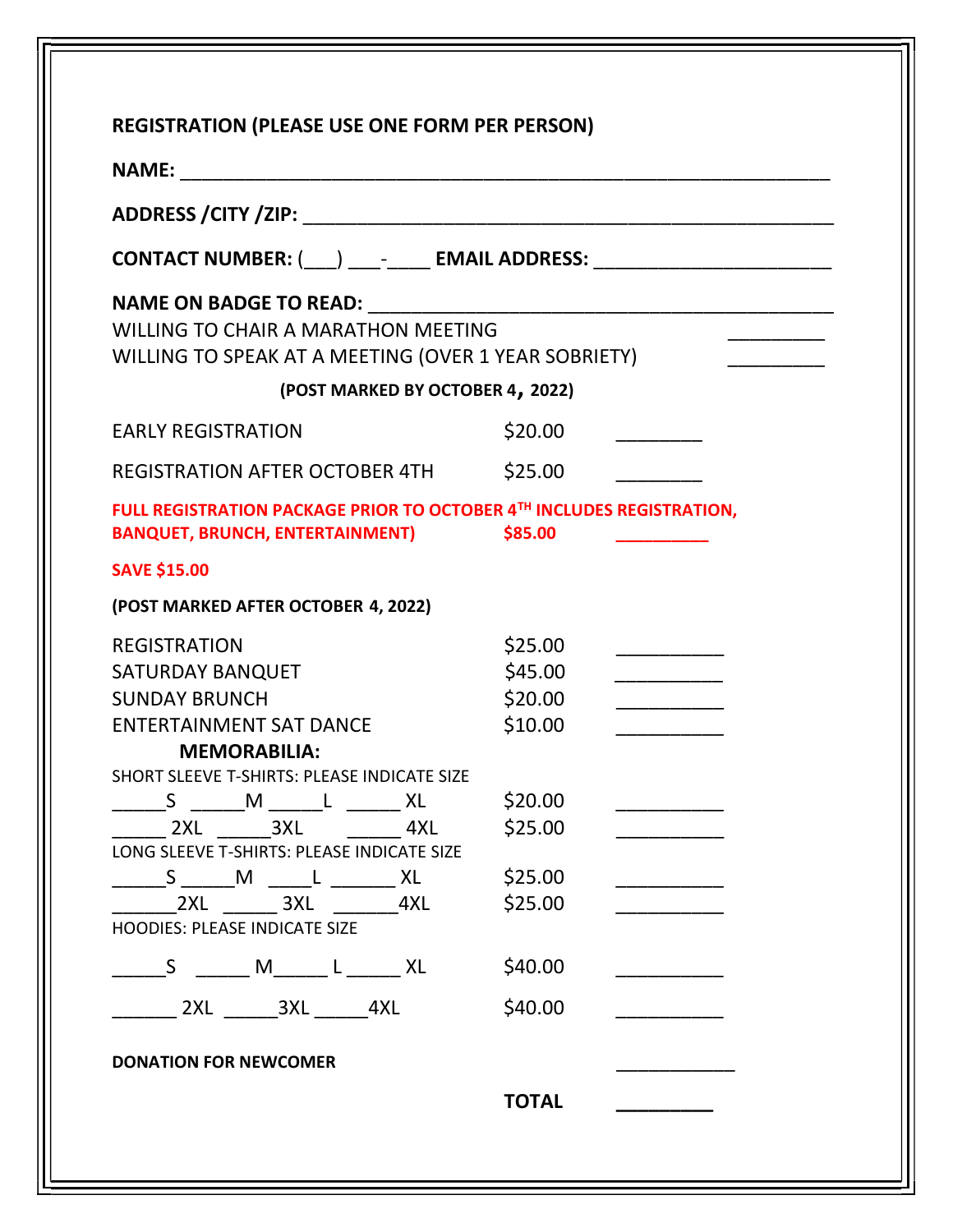### MAIL CHECKS/MONEY ORDERS (NO CASH PLEASE) PAYABLE TO: COLUMBUS DISTRICT OF C.A. CONVENTION P O BOX 360352; COLUMBUS, OHIO, 43236

OR FOR PAYMENT USE: CASH APP: \$COLUMBUSCDCA Indicate Midwest

POSSIBLY PUT PAY PAL ON FORM

### TENTATIVE CONVENTION AGENDA:

#### FRIDAY NOVEMBER 04, 2022:

| <b>REGISTRATION OPENS</b>                    | $4:00$ pm  |  |
|----------------------------------------------|------------|--|
| <b>HOSPITALITY OPENS</b>                     | $4:00$ pm  |  |
| <b>MEMORABLIA OPENS</b>                      | $4:00$ pm  |  |
| <b>MARATHON MEETINGS BEGIN</b>               | 6:00 pm    |  |
| <b>FRIDAY NIGHT SPEAKER</b>                  | 8:00 pm    |  |
| <b>SATURDAY NOVEMBER 05, 2022:</b>           |            |  |
| <b>REGISTRATION OPENS</b>                    | $9:00$ am  |  |
| <b>MEMORABLIA OPENS</b>                      | $9:00$ am  |  |
| WORKSHOPS: 10:00-11:30; 1:00-2:30; 3:00-4:30 |            |  |
| <b>DOORS OPEN FOR DINNER</b>                 | $6:00$ pm  |  |
| <b>DINNER BEGINS</b>                         | $6:30$ pm  |  |
| <b>MAIN SPEAKER MEETING BEGINS</b>           | $8:00$ pm  |  |
| <b>SUNDAY NOVEMBER 06, 2022:</b>             |            |  |
| <b>DOORS OPEN FOR BREAKFAST</b>              | 9:00<br>am |  |
| SPIRITUAL SPEAKER MEETING BEGINS             | 10:00 am   |  |

CONVENTION CLOSES 12:00 pm

FOR INFORMATION PLEASE CONTACT THE FOLLOWING CONVENTION OFFICERS AT: WWW. CA2022midwestconvention.com OR CHAIRPERSON: PATRICE F. ……………………. 614 886-5185 VICE-CHAIRPERSON: KELSEY S. ……………… 614 202-4451 REGISTRATION CHAIR: DURRELL K. ……… 614 282-0753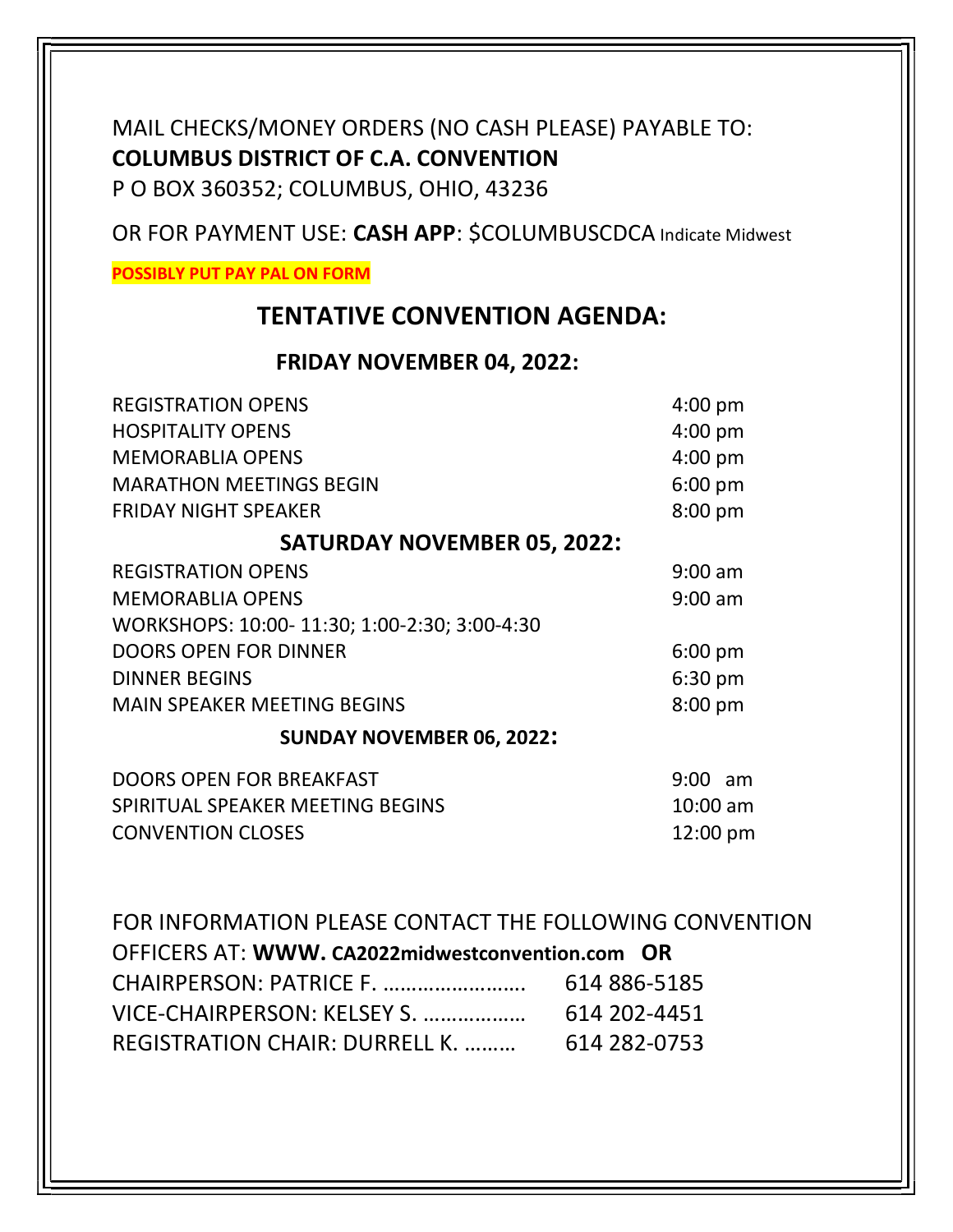## 28th ANNUAL C.A. MIDWEST REGIONAL CONVENTION



# " God, Recovery, then Everything Else"

## NOVEMBER 04-06, 2022 COLUMBUS, OHIO

HOTEL INFORMATION: THE DOUBLETREE BY HILTON\*

175 Hutchinson Avenue, Worthington, Ohio 43235

Attendees can reserve a room within the group block until October 21st, 2022 at:

www.my-event.hilton.com/regionalcaconvention/

FOR THE CONVENTION RATE OF \$109.00 PER NIGHT + TAX

You also can call the Central Reservations line at 1-800-870-0349 and reference group code RCA.

\* In the spirit of Tradition Six, C.A. is not allied with any sect, denomination, politics, organization or institution